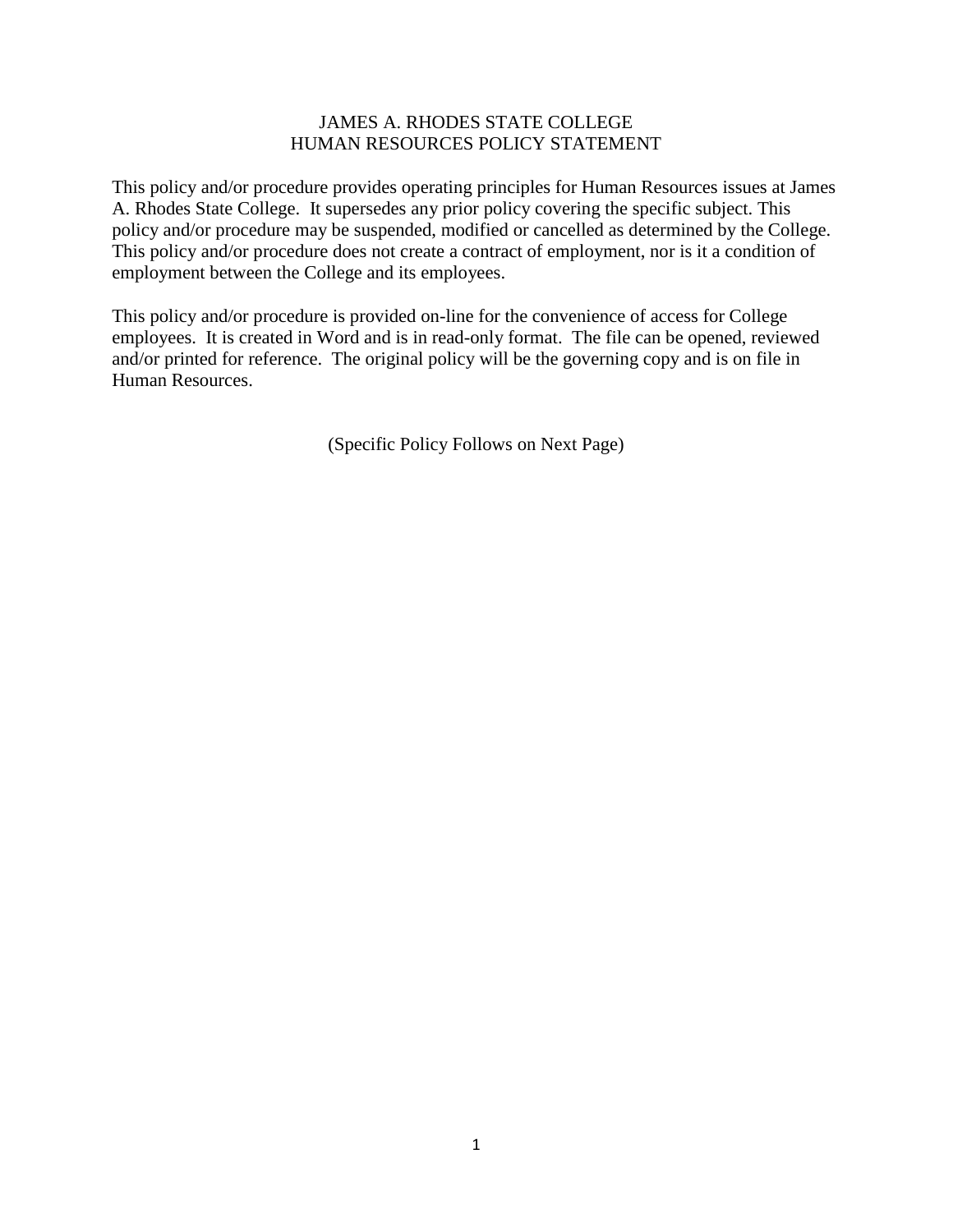## DISCPLINARY ACTION AND DUE PROCESS

Policy 5.5 BOT 4-19-94 BOT 5-15-07 BOT 4-17-12

Applies to: Administrators, Faculty and Staff

### **A. Policy Guidelines**

The purpose of this policy is to make all individuals employed by the College aware of the disciplinary measures that will be taken in response to employee misconduct and to ensure predictability and uniformity in the discipline process. The College uses a progressive disciplinary system that includes general predictability of the discipline and discretionary authority to vary the penalty in light of the surrounding circumstances.

### **B. Disciplinable Offenses**

The non-exclusive list of activities for which an employee may be disciplined includes:

- Incompetency
- Inefficiency
- Dishonesty
- Substance abuse
- Insubordination
- Neglect of duty
- Malfeasance wrongful conduct
- Nonfeasance omission of what should be done
- Finding by the Ethics Commission that an employee violated state ethics law
- Felony conviction
- Violation of College policies
- Sexual misconduct
- Sexual harassment
- Workplace harassment
- Racial, ethnic, or religious harassment

Beyond the grounds for discipline listed above, certain "major offenses," the definition of which may vary depending on the nature of the employee's job duties and description, may warrant the immediate discharge of the offender without regard to their length of service or prior record. Examples of major offenses include but are not limited to:

- Theft
- Sabotage
- Sale or use of a controlled substance
- Falsification of employment application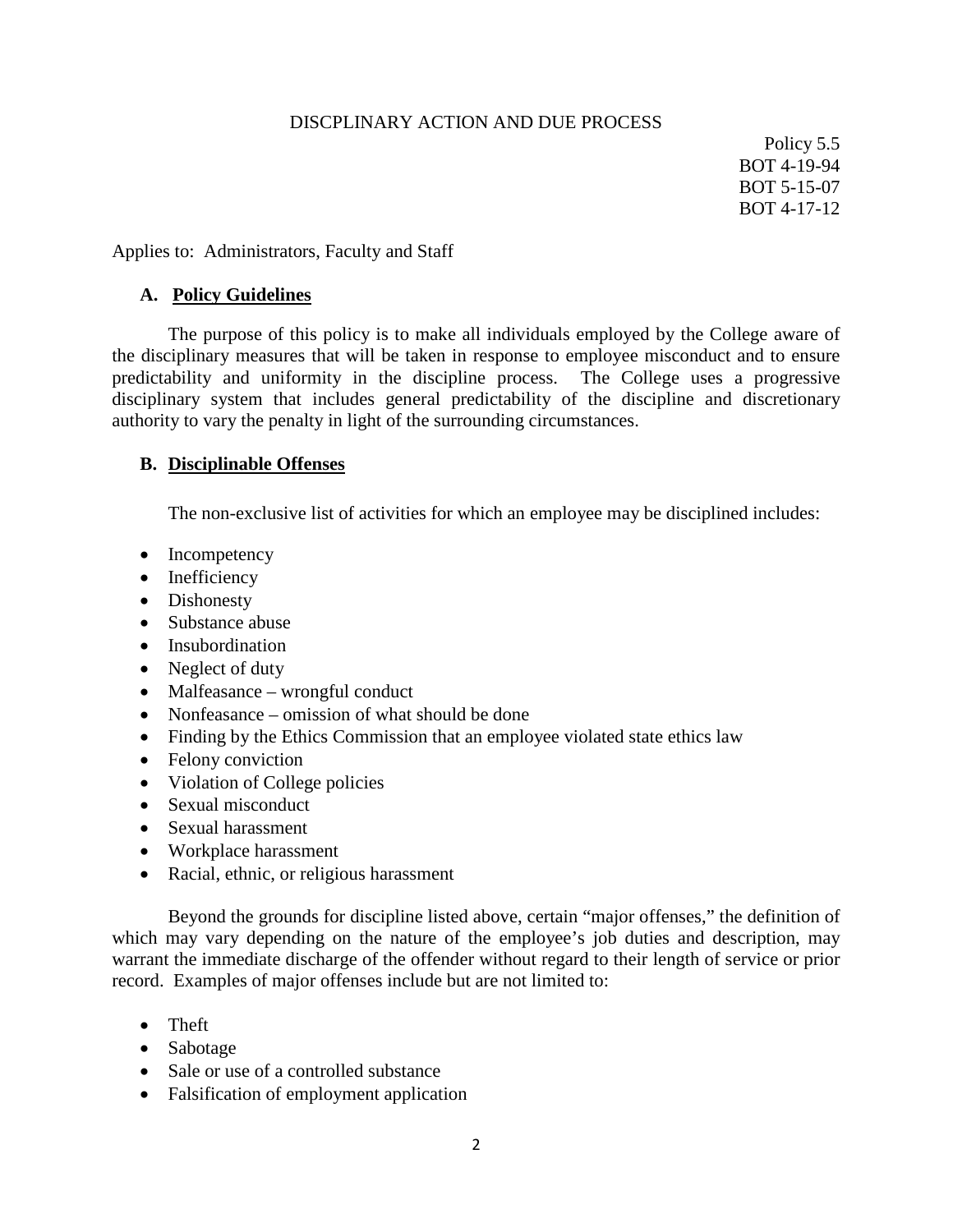- Falsification of documents
- Unauthorized departure from work
- Unjustifiable poor attendance
- Chronic tardiness
- Sleeping on the job
- Altercation while on the job
- Endangering safety of others
- Sexual harassment
- Workplace harassment
- Unlawful discrimination

# **C. Counseling**

Counseling an employee regarding job performance does not constitute discipline but should still be documented in writing by a supervisor, the Director of Human Resources, or other appropriate College personnel in the event evidence of counseling is necessary for imposing discipline.

# **D. Progressive Discipline**

The College believes in progressive discipline. In general, progressive disciple rises through the following levels:

- 1. Verbal reprimand reduced to writing
- 2. Written reprimand
- 3. Probation
- 4. Suspension
- 5. Last Chance Agreement
- 6. Termination

Any of the levels may be omitted, added to, imposed singularly or in combination with any of the above-listed levels of discipline at the discretion of the College.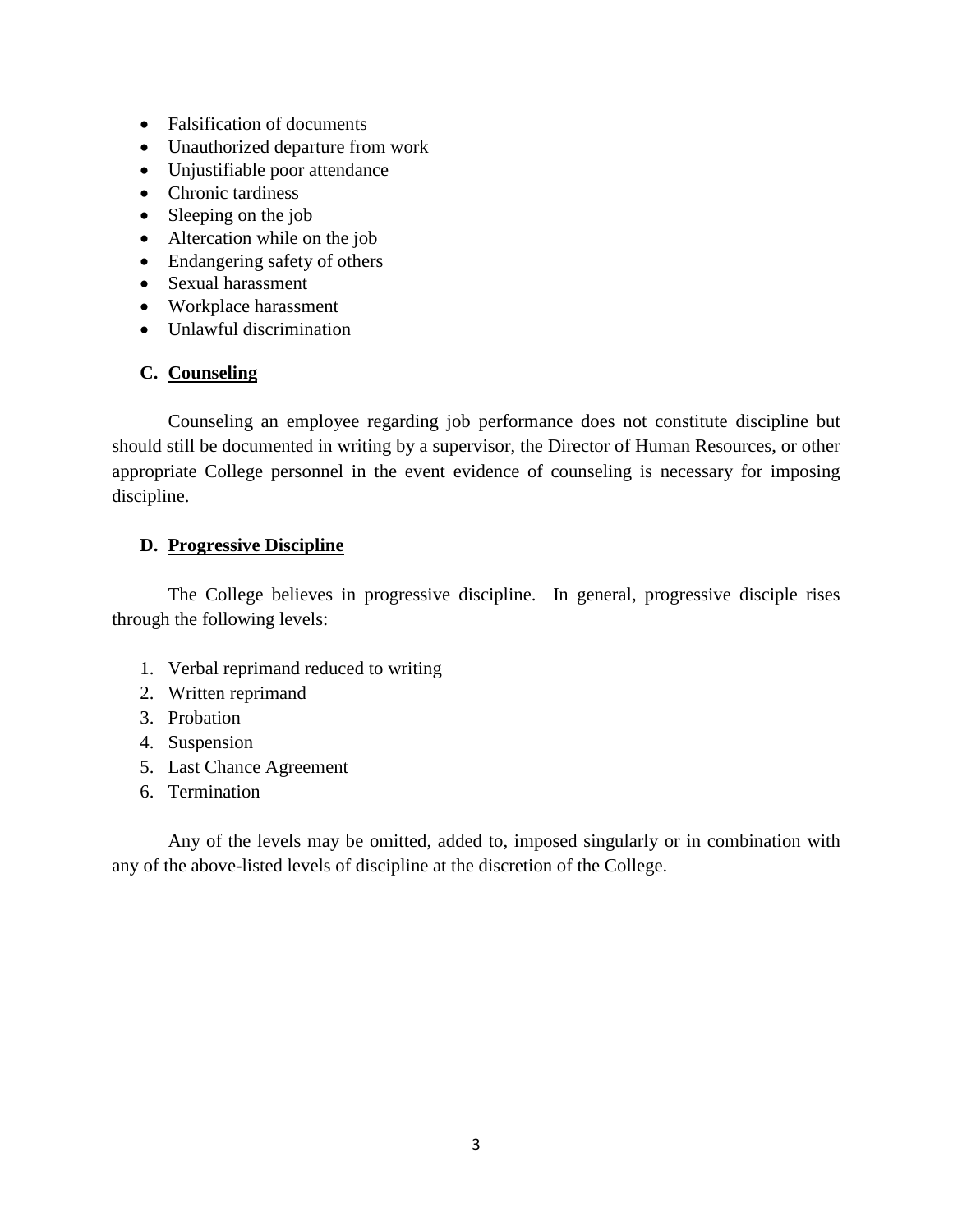### **E. Imposing Discipline**

Unless stated otherwise in this policy, the following procedures should be used for imposing discipline.

*Coordination with Human Resources*. Supervisors or other appropriate College personnel responsible for performing supervisory functions must contact the Director of Human Resources to coordinate the appropriate procedural steps to be taken prior to imposing discipline on employees for performance or other issues, including but not limited to those offenses listed in Section B above.

*Initiation*. Information and/or complaint(s) regarding performance and/or other issues that may result in discipline must be provided to the Director of Human Resources. In cases where the issues may involve a violation of criminal law in addition to a violation of this policy, the Director of Human Resources or appropriate designee should provide the information to campus security officials or other appropriate law enforcement agency. This policy should by no means be construed by employees as limiting their own obligation, authority, or ability to report violations of criminal law to campus security officials or other appropriate law enforcement agency. The Director of Human Resources, or other designated College personnel, will review the information and/or complaint(s) received and may conduct a preliminary investigation. Only where the information and/or complaint(s) are undisputed will a preliminary investigation be unnecessary.

*Investigation*. If the preliminary investigation is conducted, it will normally be completed within ten (10) working days after the Director of Human Resources receives the information and/or complaint(s) noted in the Initiation paragraph above.

During the preliminary investigation, the employee alleged to have violated this policy may be sent a letter or other written or oral communication describing the alleged violation(s), requesting the employee to make an appointment with the Director of Human Resources or other designated College personnel to discuss the alleged violation(s), and specifying a date by which the appointment must be made. Any person believed to have information relevant to an investigation may also be contacted and requested to make an appointment to discuss the matter. Failure to comply with such a request to make and keep such an appointment may result in the imposition of discipline.

Upon completion of the preliminary investigation, the Director of Human Resources in consultation with the employee's supervisor and/or other appropriate College personnel will determine whether or not discipline should be imposed and what level or levels of discipline should be imposed. If the preliminary investigation was unnecessary, the Director of Human Resources in consultation with the employee's supervisor and/or other appropriate College personnel will still determine whether or not discipline should be imposed and what level or levels of discipline should be imposed.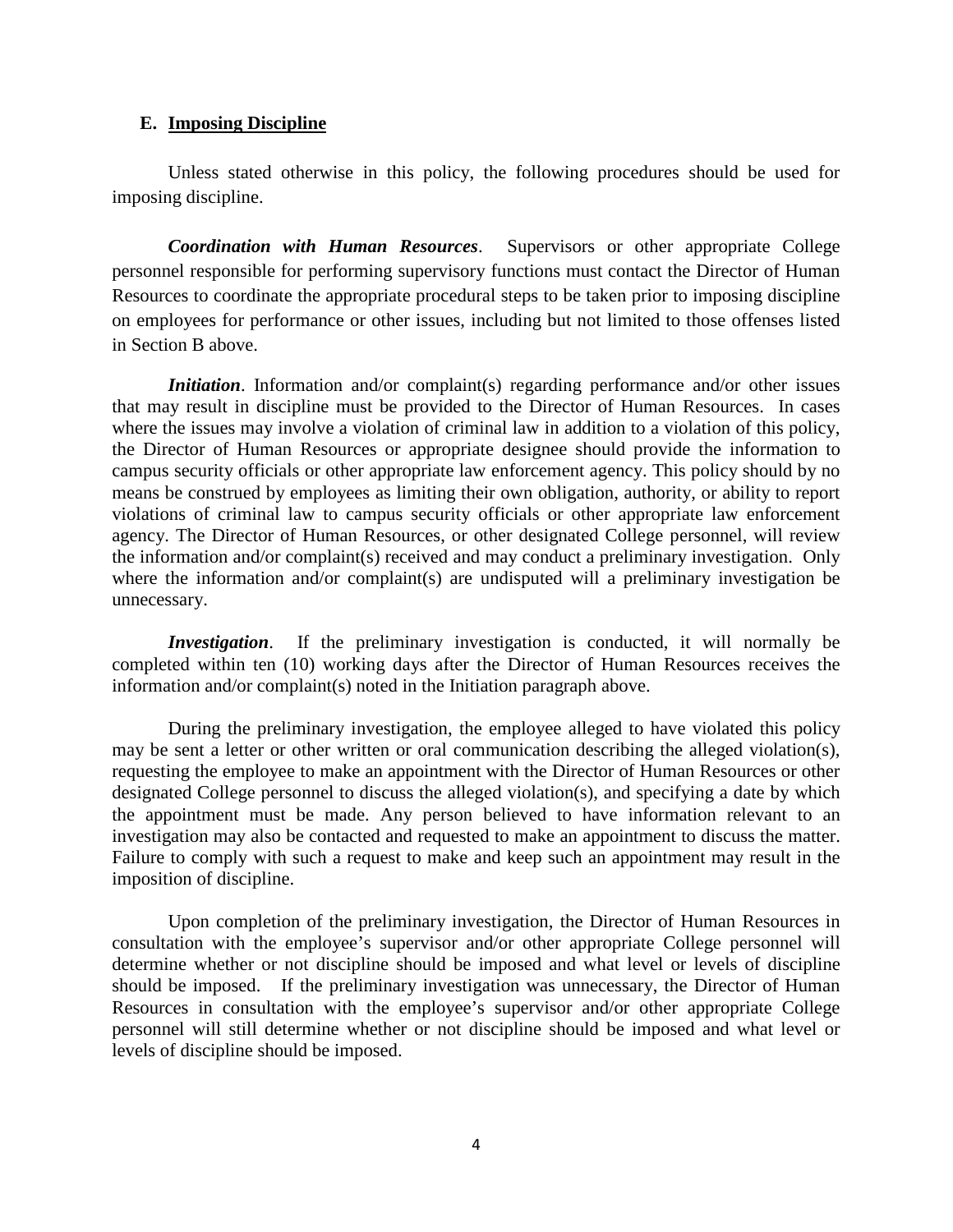#### *Level of Discipline Imposed.*

# **(A)Discipline of a Verbal Reprimand reduced to writing or a Written Reprimand.**

If the determined discipline is a verbal reprimand reduced to writing or a written reprimand, the employee's supervisor will prepare the proposed reprimand and forward it to the Director of Human Resources. The Director of Human Resources may consult with an appropriate Executive Staff member to confirm that the determined discipline of a verbal reprimand reduced to writing or a written reprimand is appropriate. If, after consultation with the appropriate Executive Staff member the Director of Human Resources determines that discipline of a verbal reprimand reduced to writing or a written reprimand remains as the determined level of discipline, the employee's supervisor or appropriate designee will meet with the employee to review the contents of the reprimand and obtain a signed acknowledgment of receipt of the reprimand from the employee. The Director of Human Resources may also be included at the meeting with the employee. The employee may submit a signed written response explaining the reasons for disagreeing with the contents of the reprimand or agreeing with the contents of the reprimand. The signed reprimand and response are to be sent to the Director of Human Resources and placed in the employee's personnel file.

If, however, after consultation with the appropriate Executive Staff member the Director of Human Resources determines that instead of discipline of a verbal reprimand reduced to writing or a written reprimand, the discipline should be greater, the pre-disciplinary conference procedure should be followed.

### **(B) Discipline - Other**

If the determined discipline is at a progressive discipline level higher than a verbal reprimand reduced to writing or a written reprimand, the employee's supervisor will prepare a memorandum describing the circumstances leading to the determined discipline and send a copy of the memorandum to the Director of Human Resources. The Director of Human Resources may consult with the appropriate Executive Staff member regarding whether the determined discipline is appropriate. If, after consultation with the appropriate Executive Staff member the Director of Human Resources determines that a verbal reprimand reduced to writing or a written reprimand is appropriate instead, the employee's supervisor or appropriate designee will prepare the reprimand and send it to the Director of Human Resources. The employee's supervisor will then meet with the employee to review the contents of the reprimand. The Director of Human Resources may also be included at the meeting with the employee. The employee may submit a signed written response explaining the reasons for disagreeing with the contents of the reprimand. The signed reprimand and response are to be sent to the Director of Human Resources and placed in the employee's personnel file.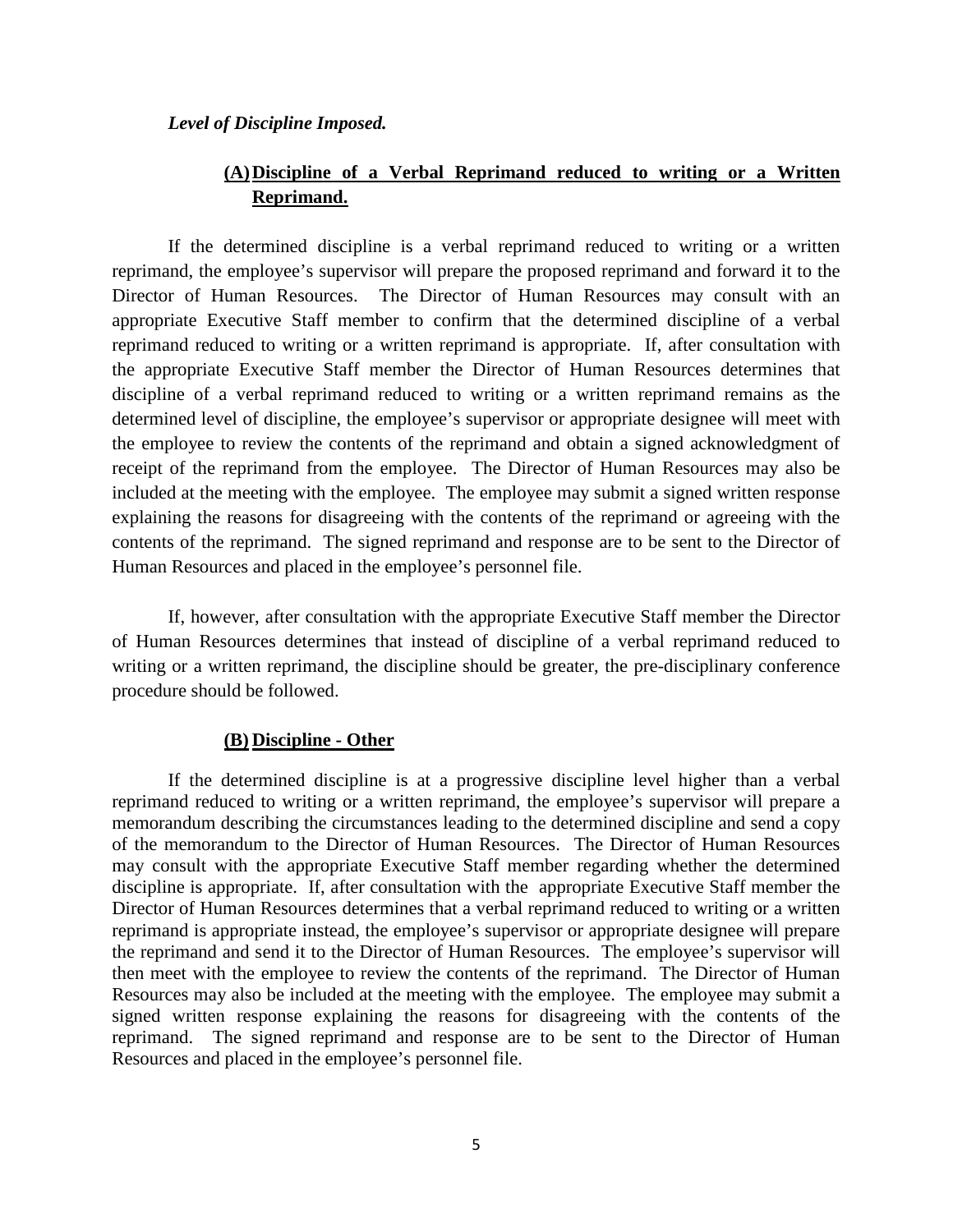If, after consultation with the appropriate Vice President or Executive Staff member, the Director of Human Resources determines that discipline at a progressive discipline level higher than a verbal reprimand reduced to writing or a written reprimand remains appropriate, the Director of Human Resources will schedule a pre-disciplinary conference.

If a pre-disciplinary conference is held, it must occur within twenty-one (21) working days after the completion of the preliminary investigation.

*Pre-disciplinary Conference.* The pre-disciplinary conference will be coordinated by the Office of Human Resources.

## (A) Notice

Prior to the pre-disciplinary conference, the Office of Human Resources will send electronic or written notice to the employee that is the subject of discipline describing the alleged violation(s), a description of the particular evidence supporting the alleged violation(s), the level or levels of discipline involved, and specifying the date and time of the pre-disciplinary conference.

## **(B) Pre-disciplinary Conference Format**

The pre-disciplinary conference will be led by a pre-disciplinary conference administrator, which will be the Director of Human Resources or an appropriate designee. At the pre-disciplinary conference, the employee that is the subject of discipline will again be informed of his/her alleged violation(s), a description of the particular evidence supporting the alleged violation(s), and the level or levels of discipline involved. The employee will be given an opportunity to present any information that the employee believes the College should have prior to making a decision regarding discipline. The pre-disciplinary conference is not a formal hearing with the same procedural requirements as might exist in a criminal or civil court of law, but instead is an opportunity for the employee to be heard. The employee may have another individual present during the pre-disciplinary conference to provide support. That individual will not be permitted to otherwise participate in the pre-disciplinary conference. Unexcused failure to report for the pre-disciplinary conference will be considered a waiver of the employee's right to the conference.

### **(C)Procedure following the Pre-disciplinary Conference**

Following the pre-disciplinary conference, a summary report or record of the predisciplinary conference will be created. The report/record shall be shared with the Director of Human Resources, and the appropriate Executive Staff member. After review of the report/record, the Director of Human Resources and appropriate Executive Staff member will recommend whether discipline is appropriate and at what level. That recommendation will be forwarded to the College's President. The College's President will make the final determination as to the appropriate level of discipline in cases where a pre-disciplinary conference is conducted.